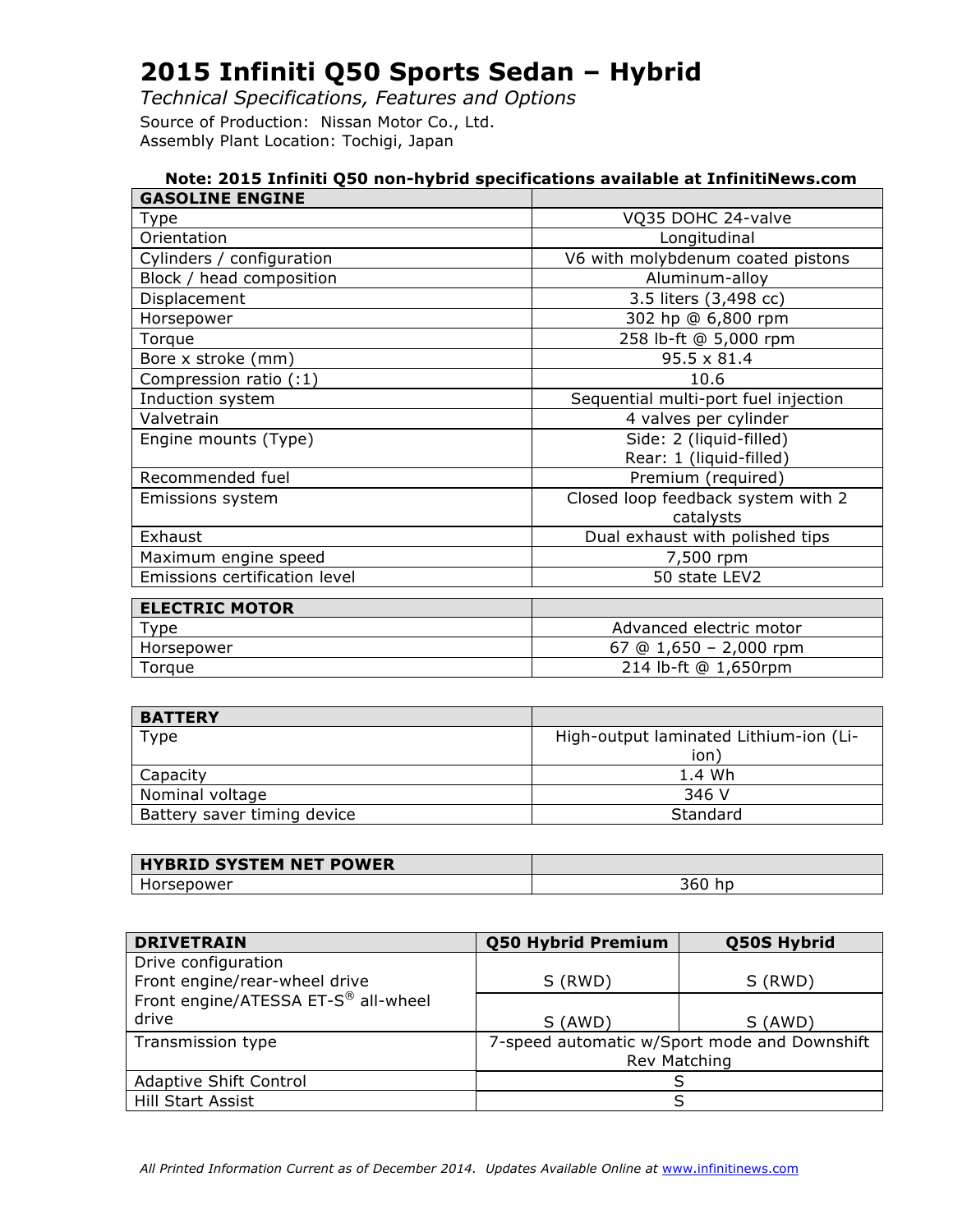| Gear ratios $(:1)$                     | 4 st               | 4.783 |
|----------------------------------------|--------------------|-------|
|                                        | 2 <sup>nd</sup>    | 3.102 |
|                                        | $3^{\text{rd}}$    | 1.984 |
|                                        | 4 <sup>th</sup>    | 1.371 |
|                                        | $5^{\text{th}}$    | 1.000 |
|                                        | 6 <sup>th</sup>    | 0.870 |
|                                        | $\mathbf{\tau}$ th | 0.775 |
|                                        | Rev.               | 3.858 |
| Final drive ratio $(1)$                |                    | 2.611 |
| Advanced Vehicle Dynamic Control (VDC) |                    | S     |
| with cancellation switch               |                    |       |

| <b>BODY, SUSPENSION AND STEERING</b> |            | <b>Q50 Hybrid Premium</b>                | Q50S Hybrid                                  |
|--------------------------------------|------------|------------------------------------------|----------------------------------------------|
| Body type                            | Unibody    | High-strength steel corrosion-resistant, |                                              |
|                                      |            |                                          | aluminum hood                                |
| Front suspension                     |            |                                          | Independent double-wishbone w/stabilizer bar |
| Rear suspension                      |            |                                          | Multi-link independent w/stabilizer bar      |
| Sport tuning with double-piston KYB  |            | S                                        |                                              |
| shocks                               |            |                                          |                                              |
| Steering type                        |            | Direct Adaptive Steering                 |                                              |
| Steering ratio -                     | <b>RWD</b> | $12.07 - 36.98$                          |                                              |
| Direct Adaptive                      | AWD        | $11.92 - 36.54$                          |                                              |
| Steering                             |            |                                          |                                              |
| Turning diameter                     | <b>RWD</b> | 36.7                                     |                                              |
| (feet)                               | AWD        | 37.4                                     |                                              |
| Turns (lock-to-                      | <b>RWD</b> | 2.125                                    |                                              |
| lock)                                | AWD        | 2.026                                    |                                              |

| <b>BRAKES</b>                         |                   | Q50 Hybrid Premium                               | Q50S Hybrid |
|---------------------------------------|-------------------|--------------------------------------------------|-------------|
| Type                                  |                   | Electric Driven Intelligent Brake (regenerative) |             |
| Power-assisted                        | Front             | S                                                |             |
| vented disc (in.)                     | $12.6 \times 1.1$ |                                                  |             |
|                                       | Rear              | S                                                |             |
|                                       | $12.1 \times 0.6$ |                                                  |             |
|                                       | Front             |                                                  | S           |
|                                       | $14.0 \times 1.3$ |                                                  |             |
|                                       | Rear              |                                                  | S           |
|                                       | $13.8 \times 0.8$ |                                                  |             |
| 4-piston front/2-piston rear calipers |                   |                                                  | S           |
| Electronic Brake force Distribution   |                   | S                                                |             |
| Brake Assist with Preview Braking     |                   | S                                                |             |
| <b>Function</b>                       |                   |                                                  |             |
| 4-wheel/4-channel/4-sensor Anti-lock  |                   | S                                                |             |
| Braking System (ABS)                  |                   |                                                  |             |
| Parking brake                         |                   | Foot-operated                                    |             |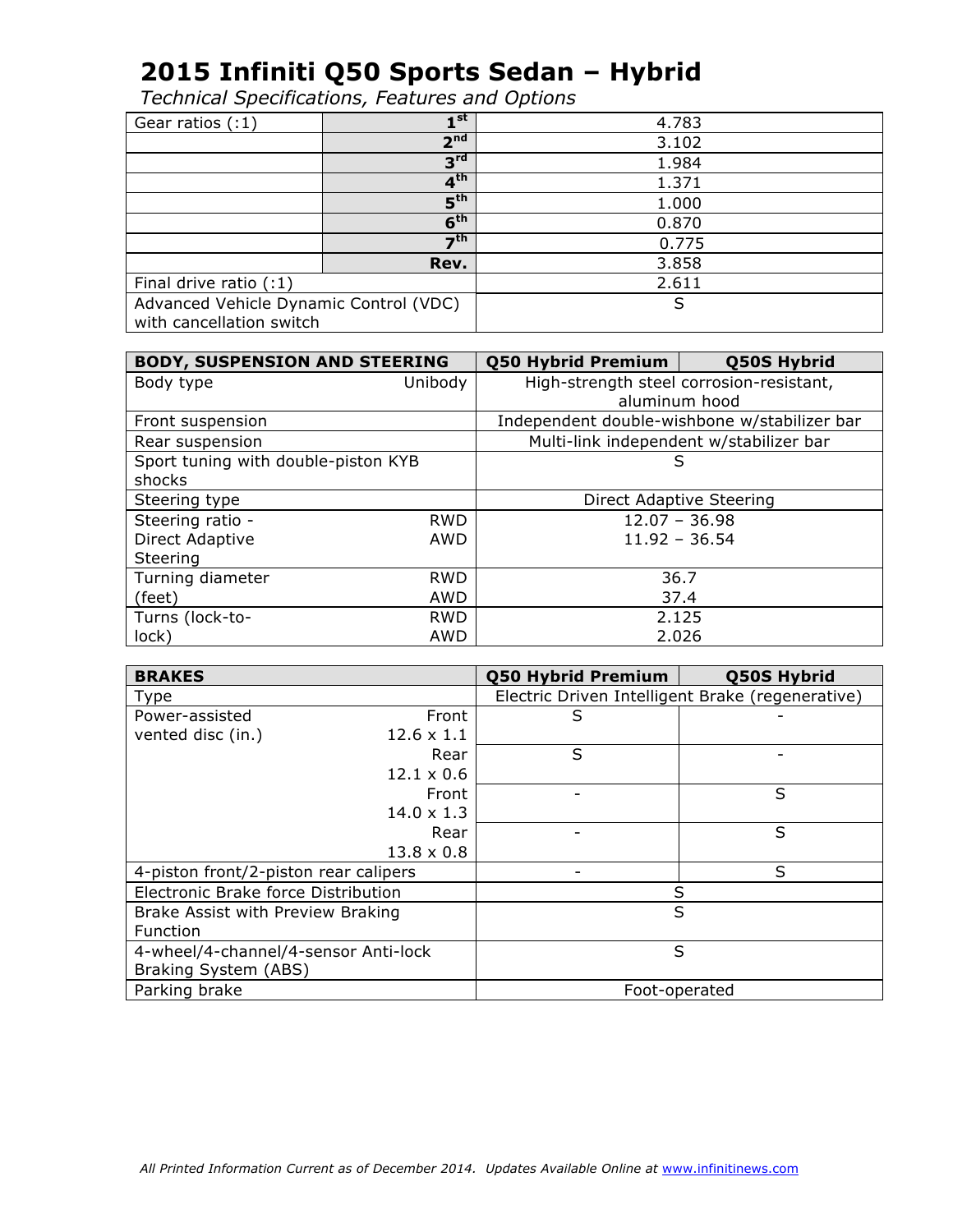| <b>WHEELS AND TIRES</b> |                             | <b>Q50 Hybrid Premium</b> | Q50S Hybrid              |
|-------------------------|-----------------------------|---------------------------|--------------------------|
| <b>Wheels</b>           |                             |                           |                          |
| Aluminum-alloy          | 17x7.5-in machine<br>finish |                           | $\overline{\phantom{0}}$ |
|                         | 19x8-in split 5-spoke       | -                         |                          |
| <b>Tires</b>            |                             |                           |                          |
| All-Season              | Bridgestone 225/55R17       |                           |                          |
| All-Season              | Dunlop 225/40R19            | $\overline{\phantom{0}}$  | $S - AWD$                |
| Summer                  | Dunlop 225/40R19            | $\overline{\phantom{a}}$  | S-RWD                    |

|                     | <b>EXTERIOR DIMENSIONS (inches)</b> |       | Q50S Hybrid |
|---------------------|-------------------------------------|-------|-------------|
| Wheelbase           |                                     | 112.2 |             |
| Overall length      |                                     | 188.3 | 189.1       |
| Overall width       |                                     |       | 71.8        |
| Overall height      | <b>RWD</b>                          |       | 56.8        |
|                     | AWD                                 |       | 57.2        |
| Front track width   | <b>RWD</b>                          | 60.8  |             |
|                     | <b>AWD</b>                          | 60.4  |             |
| Rear track width    | <b>RWD</b>                          | 61.8  |             |
|                     | <b>AWD</b>                          | 61.4  |             |
| Minimum ground      | <b>RWD</b>                          | 5.1   | 4.8         |
| clearance           | AWD                                 | 5.2   | 4.8         |
| Coefficient of Drag | <b>RWD</b>                          | 0.26  | 0.27        |
| (Cd)                | AWD                                 | 0.26  | 0.28        |

| <b>EXTERIOR FEATURES AND OPTIONS</b>       | <b>Q50 Hybrid Premium</b> | Q50S Hybrid |
|--------------------------------------------|---------------------------|-------------|
| Signature LED headlights (LED high/low     |                           | S           |
| beam), daytime running lights              |                           |             |
| Automatic on/off                           |                           | S           |
| Adaptive Front lighting System (AFS) with  |                           | P           |
| high beam assist technology                |                           |             |
| Front LED fog lights and turn signals      |                           | S           |
| (mounted in lower fascia)                  |                           |             |
| Body-color dual power controlled heated    |                           | S           |
| outside mirrors                            |                           |             |
| Auto dimming outside mirrors with          |                           | P           |
| reverse synchronization, memory feature    |                           |             |
| Tinted glass power moonroof with rear tilt |                           | S           |
| feature, sliding sunshade, one-touch       |                           |             |
| operation                                  |                           |             |
| Unique sport front fascia                  |                           | ς           |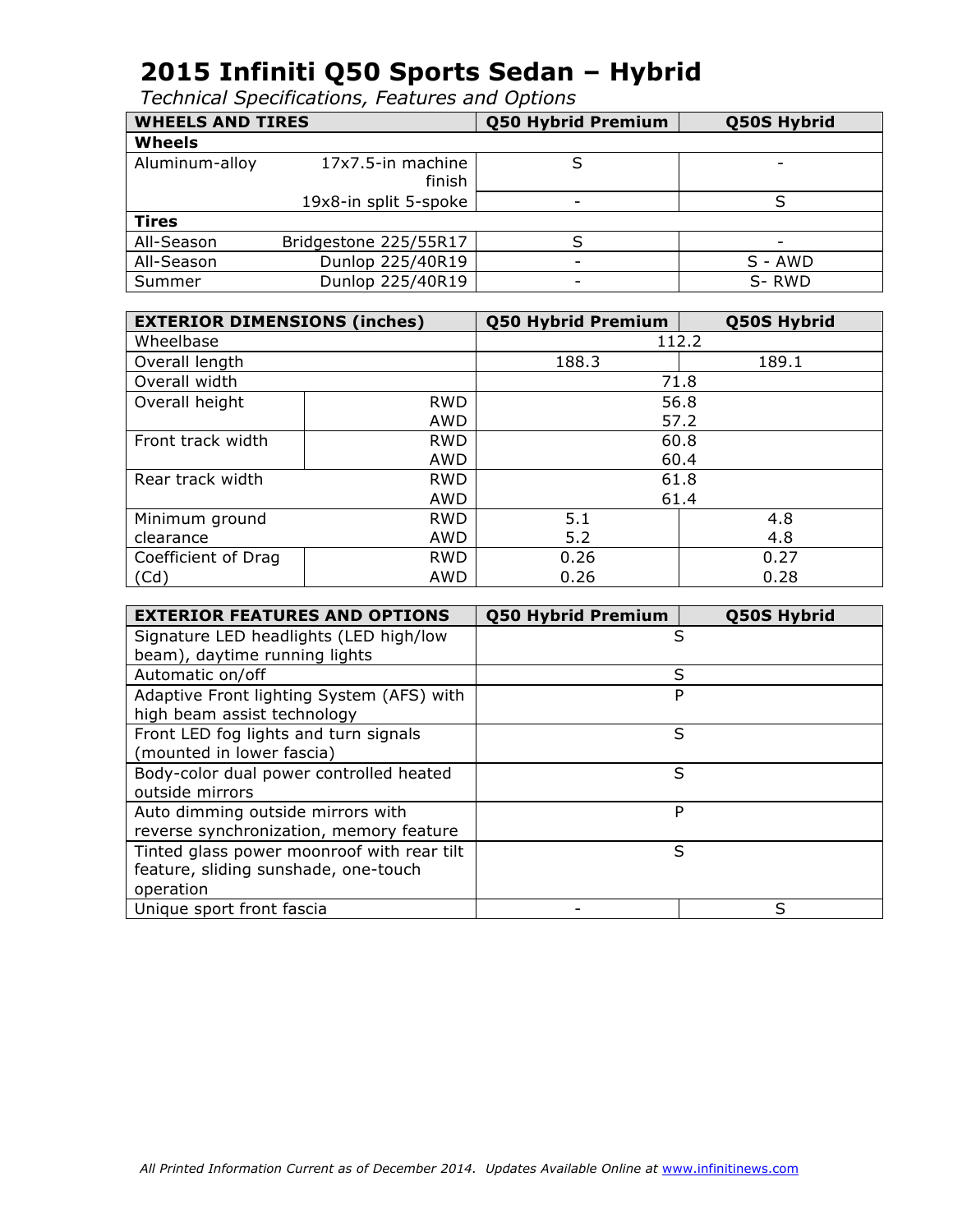| <b>INTERIOR DIMENSIONS (inches)</b> | <b>Front</b> | Rear |
|-------------------------------------|--------------|------|
| Headroom without moonroof           | 40.2         | 37.5 |
| Headroom with moonroof              | 39.5         | 36.8 |
| Shoulder room                       | 56.7         | 56.1 |
| Hip room                            | 53.2         | 52.5 |
| Legroom                             | 44.5         | 35.1 |

| <b>INTERIOR FEATURES AND OPTIONS</b>           | <b>Q50 Hybrid Premium</b> | <b>Q50S Hybrid</b> |
|------------------------------------------------|---------------------------|--------------------|
| Leather-appointed seats                        | S                         |                    |
| Sport-type leather-appointed seats             |                           | S                  |
| 8-way power driver's seat w/power              | S                         |                    |
| adjustable lumbar support                      |                           |                    |
| 8-way power front passenger's seat             | S                         |                    |
| Front sport driver's seat with manual          |                           | S                  |
| thigh extension and power thigh and            |                           |                    |
| torso bolster adjustment                       |                           |                    |
| Front sport passenger's seat with              |                           | S                  |
| manual thigh extension                         |                           |                    |
| Leather-covered steering wheel with            | S                         |                    |
| illuminated audio and cruise control           |                           |                    |
| buttons                                        |                           |                    |
| Heated steering wheel                          | S - AWD                   | S-AWD              |
| Fine Vision electroluminescent                 | S                         |                    |
| instrumentation                                |                           |                    |
| Infiniti InTouch™ dual display system          | S                         |                    |
| with upper 8" and lower 7" VGA LCD             |                           |                    |
| touch screens                                  |                           |                    |
| Infiniti InTouch™ Apps                         | S                         |                    |
| Infiniti Controller                            | $\overline{\mathsf{S}}$   |                    |
| Infiniti InTuition™: fully customizable        | S                         |                    |
| digital environment for storing driver         |                           |                    |
| settings to Intelligent Key                    |                           |                    |
| "Kacchu" finish aluminum trim                  | $\sf S$                   |                    |
| Maple wood trim                                | ${\sf P}$                 |                    |
| Aluminum sill plates w/ "Infiniti" script      | $\overline{S}$            |                    |
| <b>Heated front seats</b>                      | $\sf S$                   |                    |
| Around View <sup>®</sup> Monitor with Moving   | P                         |                    |
| Object Detection (MOD)                         |                           |                    |
| RearView Monitor                               | $\sf S$                   |                    |
| HomeLink <sup>®</sup> Universal Transceiver    | $rac{S}{S}$               |                    |
| Bluetooth <sup>®</sup> Hands-free Phone System |                           |                    |
| with hands-free text messaging                 |                           |                    |
| assistant                                      |                           |                    |
| Dual Zone Automatic Temperature                | S                         |                    |
| Control with microfiltration                   |                           |                    |
| Advanced Climate Control System                | P                         |                    |
| (ACCS) with Plasmacluster® air purifier        |                           |                    |
| Aluminum-accented pedals                       |                           | S                  |
| Rear seat reading lights                       | S                         |                    |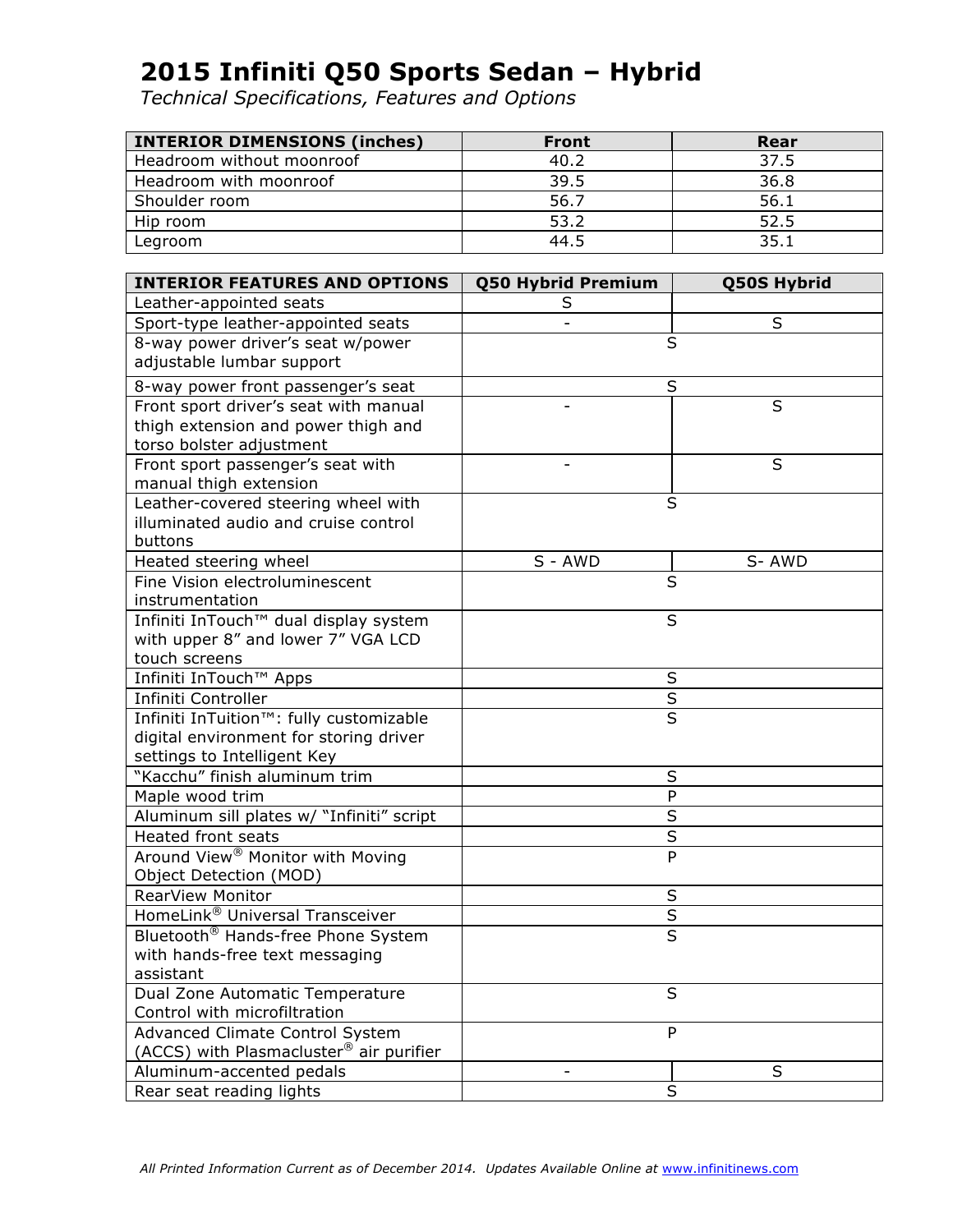| steering wheel and outside mirror<br>Driver's seat, steering wheel and<br>P<br>outside mirrors position synchronization<br>Power tilt and telescope steering wheel<br>S<br>with entry/exit assist<br>Rear window defroster with indicator<br>S<br>light and timer<br>Illuminated entry system with time<br>S<br>delay fade-out<br>Front seatback pockets<br>$\sf S$<br>$\overline{\mathsf{s}}$<br>Cruise control w/ steering wheel<br>mounted controls<br><b>Intelligent Cruise Control</b><br>P<br>S<br>Power windows with front one-touch<br>auto-up/down with auto-reverse<br>feature, remote keyless entry operable<br>S<br>Remote trunk release, electromagnetic<br>trunk opener<br>Locking glove compartment with light<br>S<br>S<br>Driver and front-passenger sun visors<br>with extenders and illum. vanity mirrors<br>S<br>Dual overhead map lights w/ sunglasses<br>holder<br>$\sf S$<br>Cupholders, 4 front, 2 rear<br>$\overline{\mathsf{s}}$<br>Infiniti Intelligent Key system with push<br>button ignition<br>Trunk illumination and hooks (4)<br>S<br>Solid magnesium paddle shifter<br>S |                                  |   |
|------------------------------------------------------------------------------------------------------------------------------------------------------------------------------------------------------------------------------------------------------------------------------------------------------------------------------------------------------------------------------------------------------------------------------------------------------------------------------------------------------------------------------------------------------------------------------------------------------------------------------------------------------------------------------------------------------------------------------------------------------------------------------------------------------------------------------------------------------------------------------------------------------------------------------------------------------------------------------------------------------------------------------------------------------------------------------------------------------------|----------------------------------|---|
|                                                                                                                                                                                                                                                                                                                                                                                                                                                                                                                                                                                                                                                                                                                                                                                                                                                                                                                                                                                                                                                                                                            | Memory system for driver's seat, | P |
|                                                                                                                                                                                                                                                                                                                                                                                                                                                                                                                                                                                                                                                                                                                                                                                                                                                                                                                                                                                                                                                                                                            |                                  |   |
|                                                                                                                                                                                                                                                                                                                                                                                                                                                                                                                                                                                                                                                                                                                                                                                                                                                                                                                                                                                                                                                                                                            |                                  |   |
|                                                                                                                                                                                                                                                                                                                                                                                                                                                                                                                                                                                                                                                                                                                                                                                                                                                                                                                                                                                                                                                                                                            |                                  |   |
|                                                                                                                                                                                                                                                                                                                                                                                                                                                                                                                                                                                                                                                                                                                                                                                                                                                                                                                                                                                                                                                                                                            |                                  |   |
|                                                                                                                                                                                                                                                                                                                                                                                                                                                                                                                                                                                                                                                                                                                                                                                                                                                                                                                                                                                                                                                                                                            |                                  |   |
|                                                                                                                                                                                                                                                                                                                                                                                                                                                                                                                                                                                                                                                                                                                                                                                                                                                                                                                                                                                                                                                                                                            |                                  |   |
|                                                                                                                                                                                                                                                                                                                                                                                                                                                                                                                                                                                                                                                                                                                                                                                                                                                                                                                                                                                                                                                                                                            |                                  |   |
|                                                                                                                                                                                                                                                                                                                                                                                                                                                                                                                                                                                                                                                                                                                                                                                                                                                                                                                                                                                                                                                                                                            |                                  |   |
|                                                                                                                                                                                                                                                                                                                                                                                                                                                                                                                                                                                                                                                                                                                                                                                                                                                                                                                                                                                                                                                                                                            |                                  |   |
|                                                                                                                                                                                                                                                                                                                                                                                                                                                                                                                                                                                                                                                                                                                                                                                                                                                                                                                                                                                                                                                                                                            |                                  |   |
|                                                                                                                                                                                                                                                                                                                                                                                                                                                                                                                                                                                                                                                                                                                                                                                                                                                                                                                                                                                                                                                                                                            |                                  |   |
|                                                                                                                                                                                                                                                                                                                                                                                                                                                                                                                                                                                                                                                                                                                                                                                                                                                                                                                                                                                                                                                                                                            |                                  |   |
|                                                                                                                                                                                                                                                                                                                                                                                                                                                                                                                                                                                                                                                                                                                                                                                                                                                                                                                                                                                                                                                                                                            |                                  |   |
|                                                                                                                                                                                                                                                                                                                                                                                                                                                                                                                                                                                                                                                                                                                                                                                                                                                                                                                                                                                                                                                                                                            |                                  |   |
|                                                                                                                                                                                                                                                                                                                                                                                                                                                                                                                                                                                                                                                                                                                                                                                                                                                                                                                                                                                                                                                                                                            |                                  |   |
|                                                                                                                                                                                                                                                                                                                                                                                                                                                                                                                                                                                                                                                                                                                                                                                                                                                                                                                                                                                                                                                                                                            |                                  |   |
|                                                                                                                                                                                                                                                                                                                                                                                                                                                                                                                                                                                                                                                                                                                                                                                                                                                                                                                                                                                                                                                                                                            |                                  |   |
|                                                                                                                                                                                                                                                                                                                                                                                                                                                                                                                                                                                                                                                                                                                                                                                                                                                                                                                                                                                                                                                                                                            |                                  |   |
|                                                                                                                                                                                                                                                                                                                                                                                                                                                                                                                                                                                                                                                                                                                                                                                                                                                                                                                                                                                                                                                                                                            |                                  |   |
|                                                                                                                                                                                                                                                                                                                                                                                                                                                                                                                                                                                                                                                                                                                                                                                                                                                                                                                                                                                                                                                                                                            |                                  |   |
|                                                                                                                                                                                                                                                                                                                                                                                                                                                                                                                                                                                                                                                                                                                                                                                                                                                                                                                                                                                                                                                                                                            |                                  |   |
|                                                                                                                                                                                                                                                                                                                                                                                                                                                                                                                                                                                                                                                                                                                                                                                                                                                                                                                                                                                                                                                                                                            |                                  |   |
|                                                                                                                                                                                                                                                                                                                                                                                                                                                                                                                                                                                                                                                                                                                                                                                                                                                                                                                                                                                                                                                                                                            |                                  |   |
|                                                                                                                                                                                                                                                                                                                                                                                                                                                                                                                                                                                                                                                                                                                                                                                                                                                                                                                                                                                                                                                                                                            |                                  |   |
|                                                                                                                                                                                                                                                                                                                                                                                                                                                                                                                                                                                                                                                                                                                                                                                                                                                                                                                                                                                                                                                                                                            |                                  |   |
|                                                                                                                                                                                                                                                                                                                                                                                                                                                                                                                                                                                                                                                                                                                                                                                                                                                                                                                                                                                                                                                                                                            |                                  |   |
|                                                                                                                                                                                                                                                                                                                                                                                                                                                                                                                                                                                                                                                                                                                                                                                                                                                                                                                                                                                                                                                                                                            |                                  |   |
|                                                                                                                                                                                                                                                                                                                                                                                                                                                                                                                                                                                                                                                                                                                                                                                                                                                                                                                                                                                                                                                                                                            |                                  |   |
| Active Noise Control (ANC)<br>S                                                                                                                                                                                                                                                                                                                                                                                                                                                                                                                                                                                                                                                                                                                                                                                                                                                                                                                                                                                                                                                                            |                                  |   |

| <b>INSTRUMENTATION</b>                |   |
|---------------------------------------|---|
| Analog speedometer,                   | S |
| tachometer, coolant                   |   |
| temperature and fuel gauges           |   |
| and white electroluminescent          |   |
| instrumentation                       |   |
| Odometer with dual trip meters        |   |
| Multi-function trip computer display  |   |
| w/instant fuel economy, driving time, |   |
| outside temperature, distance to      |   |
| empty, average speed, average fuel    |   |
| economy                               |   |
| HEV power gauge/meter                 | S |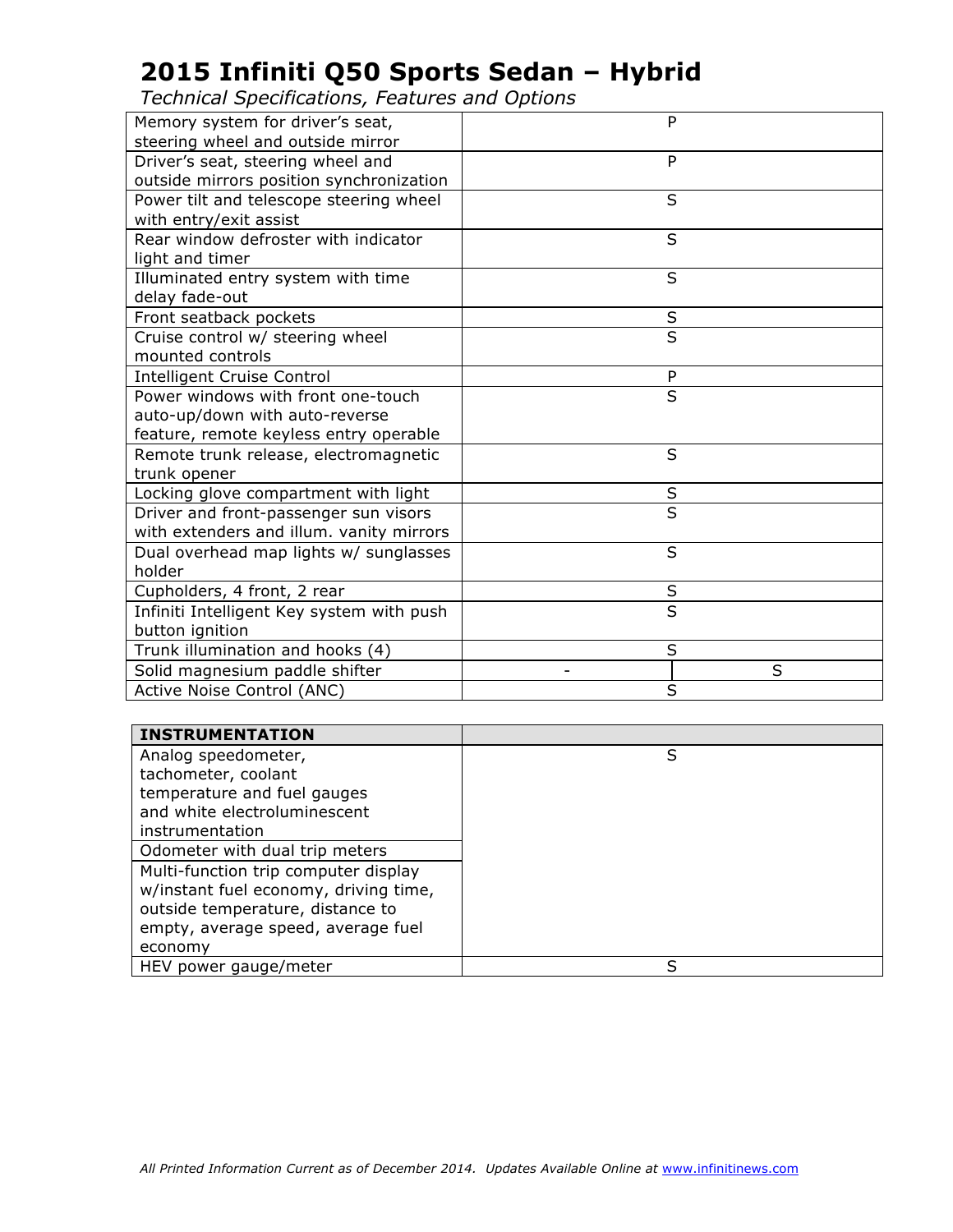| <b>AUDIO AND NAVIGATION</b><br><b>SYSTEMS</b>                                                                                                                                                                                                                                                                                                                                                                       | Q50 Hybrid Premium      | <b>Q50S Hybrid</b> |
|---------------------------------------------------------------------------------------------------------------------------------------------------------------------------------------------------------------------------------------------------------------------------------------------------------------------------------------------------------------------------------------------------------------------|-------------------------|--------------------|
| Infiniti Studio on Wheels by Bose®<br>Premium Audio system with 14<br>speakers, Bose® Centerpoint®<br>simulated sound                                                                                                                                                                                                                                                                                               | S                       |                    |
| HD radio                                                                                                                                                                                                                                                                                                                                                                                                            | S                       |                    |
| Speed sensing volume control                                                                                                                                                                                                                                                                                                                                                                                        | S                       |                    |
| Two USB inputs, aux input and video<br>input                                                                                                                                                                                                                                                                                                                                                                        | $\overline{\mathsf{s}}$ |                    |
| Rear window in-glass diversity antenna                                                                                                                                                                                                                                                                                                                                                                              | S                       |                    |
| SiriusXM Satellite Radio (SiriusXM<br>subscription required, sold separately)                                                                                                                                                                                                                                                                                                                                       | $\overline{\mathsf{s}}$ |                    |
| SiriusXM Travel Link with access to<br>weather, fuel prices, stocks, sports<br>and movie times (SiriusXM subscription<br>required, sold separately; late<br>availability)                                                                                                                                                                                                                                           | S                       |                    |
| Steering-wheel mounted audio<br>controls                                                                                                                                                                                                                                                                                                                                                                            | S                       |                    |
| Infiniti Voice Recognition                                                                                                                                                                                                                                                                                                                                                                                          | $\sf S$                 |                    |
| Infiniti InTouch™ Navigation System<br>with Lane Guidance and 3-D building<br>graphics, Infiniti Connection telematics<br>system including one year of safety,<br>security and convenience services,<br>SiriusXM Traffic including real-time<br>traffic information (SiriusXM<br>subscription required, sold separately),<br>Voice Recognition for navigation<br>functions, including one-shot voice<br>destination | $\overline{P}$          |                    |

| <b>CAPACITIES</b>                   |       |
|-------------------------------------|-------|
| Seating capacity                    |       |
| Interior passenger volume (cu. ft.) | 100.0 |
| Trunk volume (cu. ft.)              | 9.4   |
| Fuel tank (gals.)                   | 17.8  |
| Engine oil (qts.)                   | 5.2   |
| Engine coolant (qts.)               | 11.4  |

| <b>EPA MILEAGE</b><br><b>ESTIMATES (Actual</b><br>mileage may vary) | Q50 Hybrid<br><b>Premium</b><br><b>RWD</b> | Q50 Hybrid<br><b>Premium</b><br><b>AWD</b> | <b>Q50S</b><br><b>Hybrid RWD</b> | <b>Q50S</b><br><b>Hybrid AWD</b> |
|---------------------------------------------------------------------|--------------------------------------------|--------------------------------------------|----------------------------------|----------------------------------|
| City                                                                | 29                                         | 28                                         | 28                               | 27                               |
| Highway                                                             | 36                                         | 35                                         | 34                               | 31                               |
| Combined                                                            | 31                                         | 30                                         | 30                               | 28                               |
| <b>EPA Classification</b>                                           | Compact cars                               |                                            |                                  |                                  |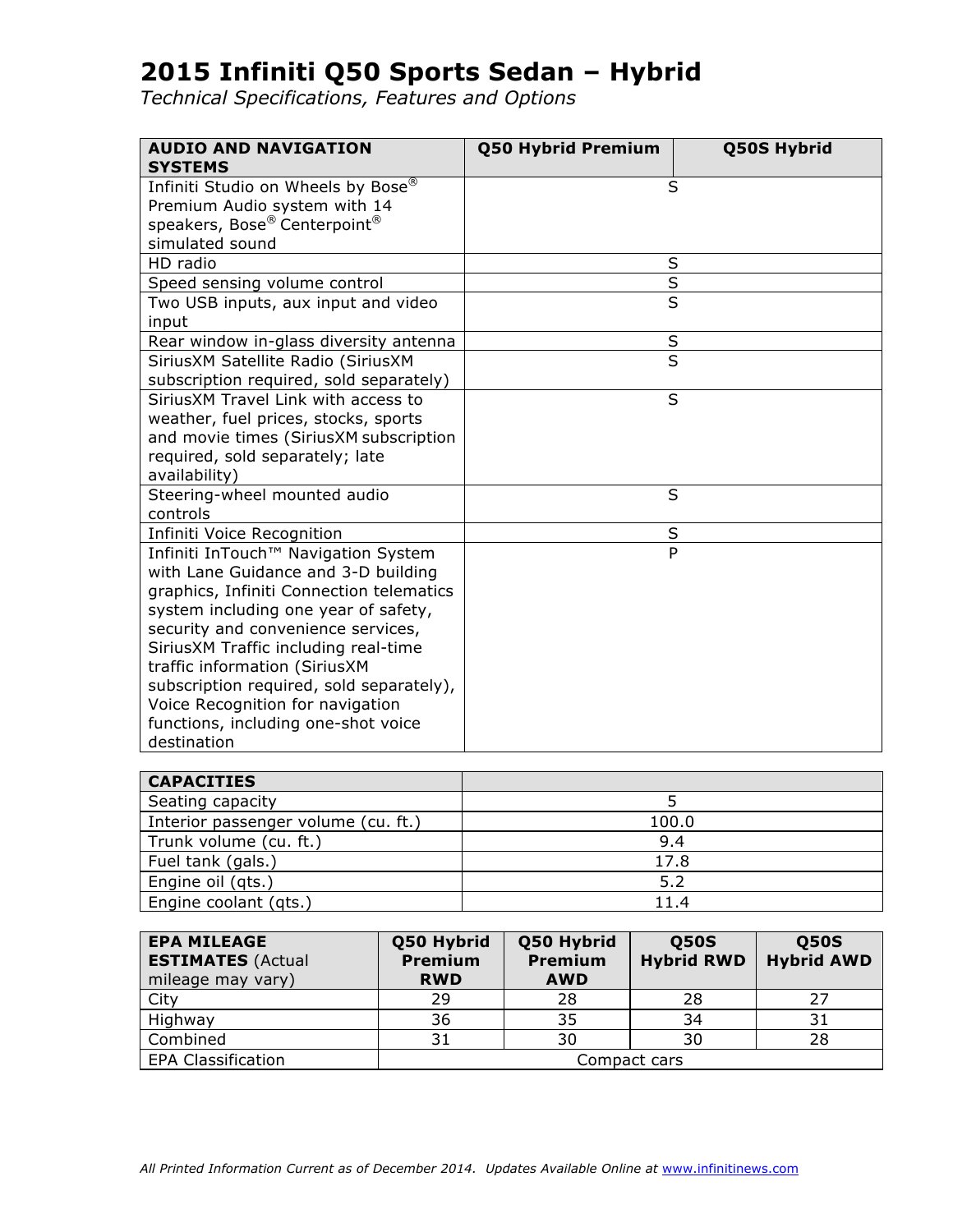| <b>PERFORMANCE 0-60 MPH</b> |             |
|-----------------------------|-------------|
| Rear-wheel drive            | 4.9 seconds |
| All-wheel drive             | 5.2 seconds |

| <b>CURB WEIGHTS (lbs)</b> | Q50 Hybrid<br><b>Premium</b><br><b>RWD</b> | Q50 Hybrid<br><b>Premium</b><br><b>AWD</b> | <b>Q50S</b><br><b>Hybrid RWD</b> | <b>Q50S</b><br><b>Hybrid AWD</b> |
|---------------------------|--------------------------------------------|--------------------------------------------|----------------------------------|----------------------------------|
| Front                     | 2,090                                      | 2,235                                      | 2,119                            | 2,262                            |
| Rear                      | 1,823                                      | 1,850                                      | 1,854                            | 1,883                            |
| Total                     | 3,913                                      | 4,085                                      | 3,973                            | 4,145                            |
| Weight distribution (%    | 53.4/46.6                                  | 54.7/45.3                                  | 53.3/46.7                        | 54.6/45.4                        |
| fr/rr, w/ driver)         |                                            |                                            |                                  |                                  |
| GVWR (lbs.)               | 4,960                                      | 5,159                                      | 4,960                            | 5,159                            |

| <b>SAFETY AND SECURITY FEATURES</b>                 | Q50 Hybrid<br><b>Premium</b> | Q50S Hybrid |
|-----------------------------------------------------|------------------------------|-------------|
| Advanced Air Bag System (AABS) with dual-           |                              | S           |
| stage supplemental front air bags with occupant     |                              |             |
| classification sensor                               |                              |             |
| Front seat-mounted side impact supp. air bags       |                              |             |
| Roof-mounted curtain side impact supplemental       |                              |             |
| air bags for front and rear-seat outboard           |                              |             |
| occupant head protection                            |                              |             |
| LATCH System (Lower Anchors and Tethers for         |                              |             |
| CHildren)                                           |                              |             |
| Front seat belts with pretensioners and load        |                              |             |
| limiters                                            |                              |             |
| Zone Body construction                              |                              |             |
| Power window lockout function                       |                              |             |
| Shift interlock system                              |                              |             |
| Energy-absorbing steering column                    |                              |             |
| Vehicle Security System with indicator light and    |                              |             |
| Infiniti Vehicle Immobilizer System                 |                              |             |
| Remote Keyless Entry system with panic alarm        |                              |             |
| Vehicle Dynamic Control (VDC)                       |                              |             |
| Tire Pressure Monitoring System (TPMS)              |                              |             |
| Brake-Operated Pre-Crash Seat Belts                 |                              | P           |
| Blind Spot Warning (BSW) and Blind Spot             |                              | P           |
| Intervention <sup>®</sup> (BSI)                     |                              |             |
| Intelligent Cruise Control (Full Speed Range)       |                              | P           |
| Backup Collision Intervention (BCI)                 |                              | ${\sf P}$   |
| Distance Control Assist (DCA)                       |                              | P           |
| Predictive Forward Collision Warning (PFCW)         |                              | P           |
| Forward Emergency Braking (FEB)                     |                              | P           |
| Lane Departure Warning (LDW)                        |                              | P           |
| Lane Departure Prevention with Active Lane          |                              | P           |
| Control™ (utilizing world's first production Direct |                              |             |
| Active Steering technology)                         |                              |             |